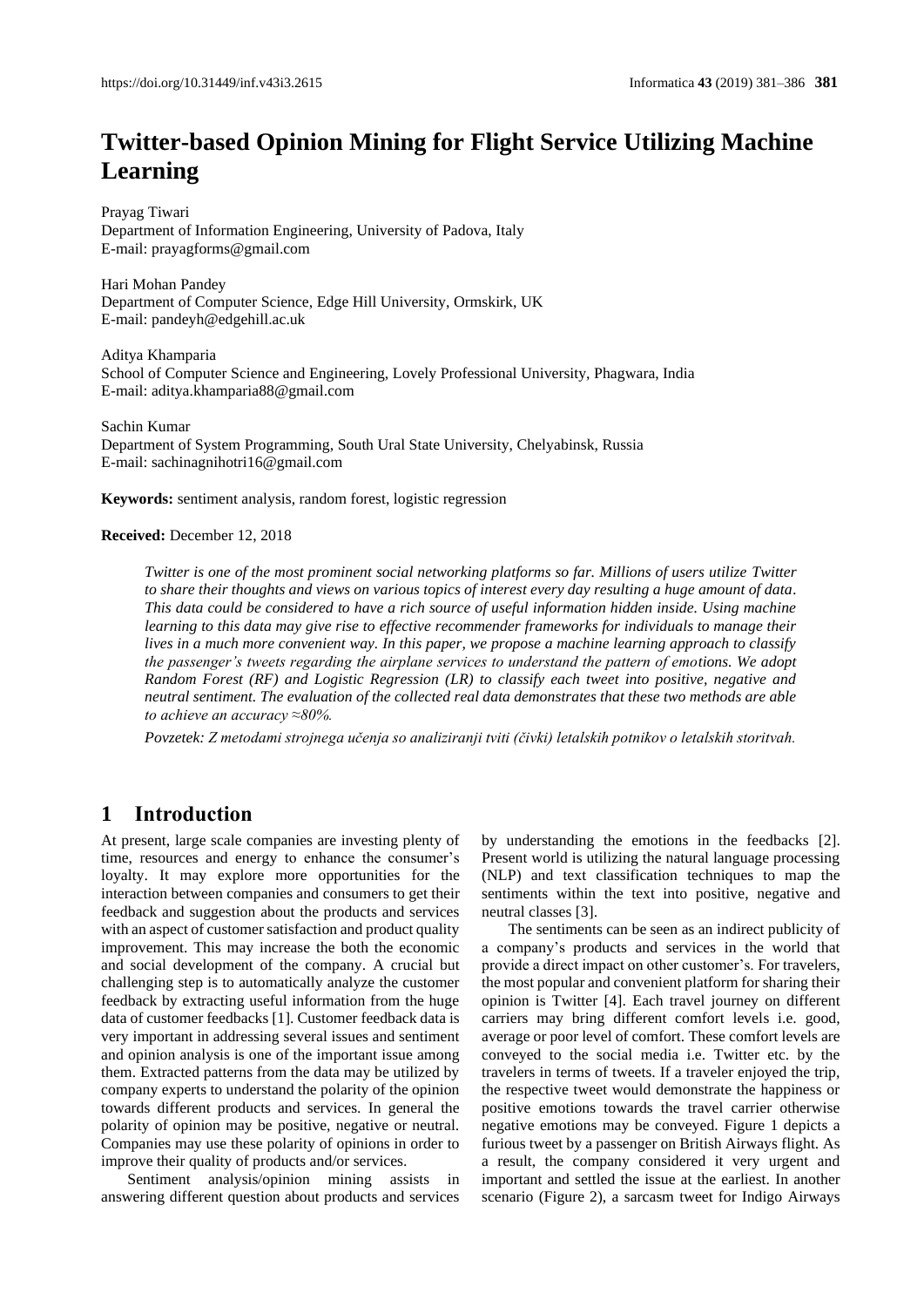was fired because the baggage of passenger was transferred to a different location (Hyderabad) other than the traveler (Calcutta). The tweet in figure 2 seem to be negative from a human perspective whereas it is difficult to put this into negative class for the machine because of the complex words used in the tweet. Also, tweets on tweets may not contain more than 140 characters at once. Therefore, it is useless to expect the detailed information inside the tweet. However, a general understanding about polarity of emotions can be developed using machine learning methods. Further, tweets in the categories may be analyzed to get insights or possible reasons for these sentiments [5].

Every day more than a million of people are travelling around the world and tweeting their views with respect to the journey. It results in a huge amount of data available for analysis every day. Hence, machine learning techniques can be considered as a solution for such analysis. Machine learning techniques are efficient to handle huge data with large dimensions [6, 7].

```
Don't fly with @British_Airways.
They can't keep track of your
luggage.
 Promoted by
9/2/13, 8:32 PM
```
Figure 1: A negative tweet illustrating loss of luggage.



Figure 2: A tweet illustrating wrong transfer of luggage in sarcastic way.

The main motivation behind this work is to provide a better analysis for classification of sentiment from the tweet data in order to assist the airline companies to improve customer satisfaction and improve the quality of service. The organization of the paper is as follows: Section 2 provides the state of art literature review. In section 3, proposed work is discussed. Section 4 presents the experimental results and discussion which is followed by conclusion in section 5.

# **2 Literature review**

Kusen et al. [8] analyzed a twitter data set consisting of 343645 tweets about 2016 Austrian presidential election. This analysis amalgamated approaches from sentiment analysis, network science, and bot detection. It was shown that the immediate relationship between the winners of the 2016 Austrian presidential races was more famous and had a high impact on Twitter than other rivals.

Ahmed et al. [9] have demonstrated how the first time twitter utilized as a campaign tool in the Indian election 2014 by different parties. They demonstrated computeraided and multi-level manual analysis of 98363 tweet messages by 11 parties during the campaign. It had a high impact on twitter of winning party than other parties.

Stigleitz et al. [10] examined whether opinion persisting in online networking content is related to a client's data sharing coordination. They conducted an examination with regards to political correspondence on Twitter. On the basis of two dataset collections of about 165,000 tweets altogether, they found out that candidly charged Twitter messages had a tendency to be retweeted all the more regularly and more immediately contrasted with biased ones. As a general suggestion, organizations should give careful consideration to the examination of opinion identified with their brands and items in social networking correspondence, in addition to planning promoting content that triggers emotions.

Gunarathne et al. [11] investigated the objection resolution experience of passengers of U.S. aircraft, by utilizing an interesting data collection amalgamating both customers– brand cooperation's on Twitter and how clients felt toward the end of these associations. They located that objection Customer who is more dominant in online networking communities will probably be fulfilled. Customers who have beforehand objection to the brand via social networking media and customers who grumble about process-related instead of result related issues are less inclined to feel better at last. To the best of our insight, this examination is the first to recognize the key factors that shape client sentiments toward their brand– client communications via social networking media. Their outcomes give useful direction to effectively settling clients' objection using social networking field that expects exponential development in the coming decade.

Seunghyun et al. [12] showed social networking examination utilizing Twitter data alluding to cruise travel. This examination likewise incorporated an inside and out an investigation on tweets by three kinds of group users: private, commercial and blogs. The outcomes demonstrated that not exclusively were words identified with industry, travel, emotions, and destination most often utilized as a part of organizing tweets, but also proficient bloggers, cruise lines, celebrities and travel organizations really drove significant subgroups on cruise themes on Twitter. On the basis of such outcomes, this examination gives attainable marketing approach.

## **3 Proposed work**

In this section, our proposed model consists of several steps like preprocessing, feature extraction etc. in order to train the model and use the test dataset to check the evaluation metric on the test dataset. Precision, F1 measure, and Recall are used as an evaluation metric.

#### **3.1 System architecture**

Proposed architecture can be seen in the figure no. 3 that how flow started of our model from the dataset, text preprocessing, feature extraction, a division of dataset into training and testing set, the trained model then tested on the test dataset.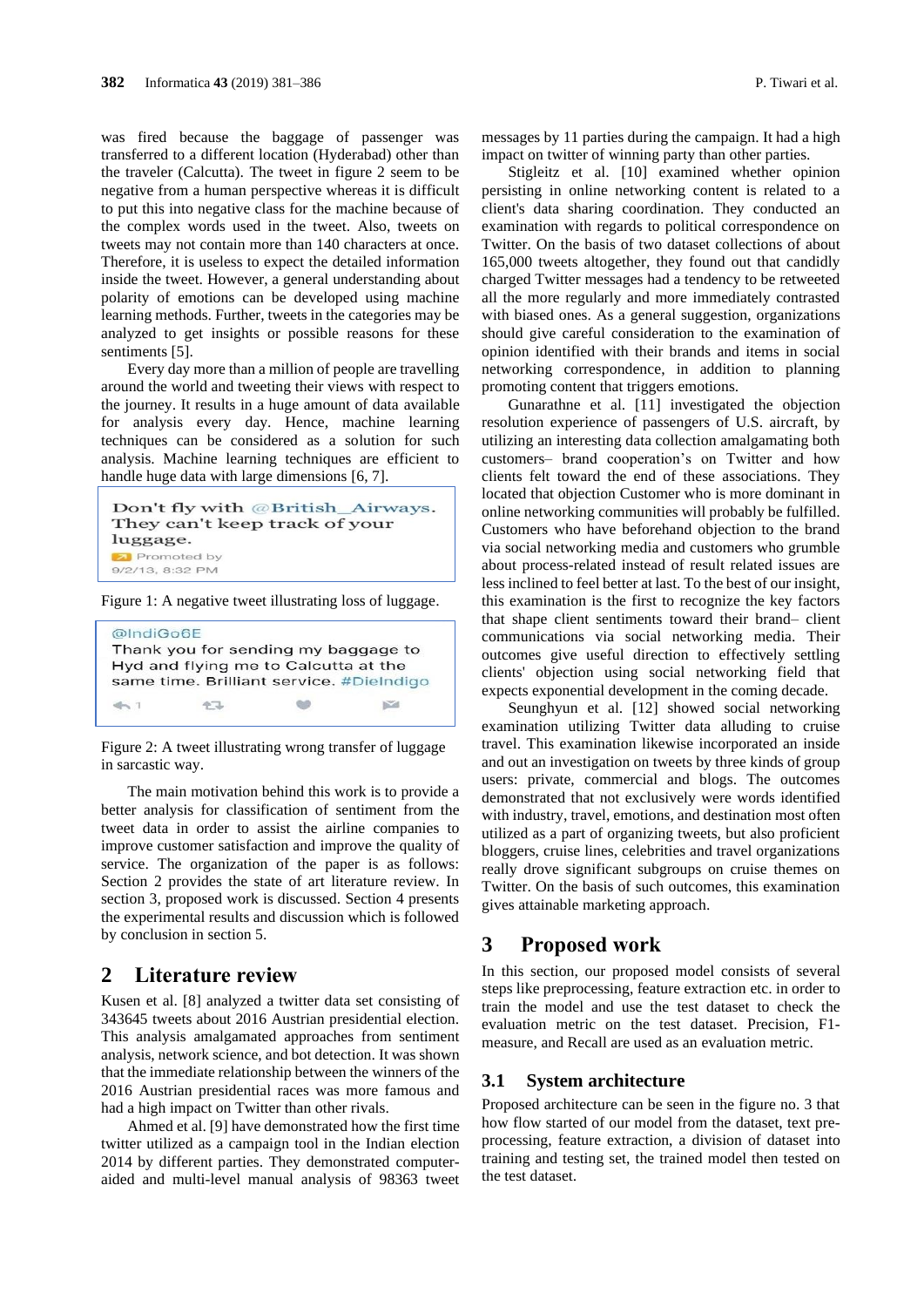Twitter-based Opinion Mining for Flight Service... Informatica **43** (2019) 381–386 **383**

#### **3.2 Text preprocessing**

As a pre-processing step, we do a basic statistical analysis on the collected data. The statistics include the number of words (denoted as word\_counts), the number of hashtags (denoted as hashtag\_counts), and counts for other punctuation marks.



Figure 3: Architecture of Proposed Sentiment Analysis Model.

The distribution of those textual variables over the three sentiment classes is shown in Fig 4.





We then remove the hashtags, mentions, URLs etc= to make text data more clean for further analysis. We also removed punctuations, stop words and digits. Finally, we stem words and convert them to lowercase. This is the standard procedure for pre-processing textual data. The examples of tweets after pre-processing can be seen in Figure 5.

| - - - - - - - .           |                                                                                                  |  |  |
|---------------------------|--------------------------------------------------------------------------------------------------|--|--|
| 13892<br>8817             | pilot told us would release bags well offer hotel vouchers neither happened<br>always happy help |  |  |
| 6270                      | wanted southwest know think great used anymore nothing look                                      |  |  |
| 420                       | helping step game tindertips tinderchamp                                                         |  |  |
| 7170                      | no come                                                                                          |  |  |
| 7529                      | landing usual great flight wiyh great crew hello sunny west palm beach jetbluerocks              |  |  |
| 10131                     | please thank mellie cae tammy baggage claim clt excellent customer service day complaint         |  |  |
| 609                       | worstunitedflightsever ua iad las mechanical problems switched aircraft delayed hours            |  |  |
| 12166                     | sounds like date                                                                                 |  |  |
|                           | next flights miami another airline<br>4232                                                       |  |  |
| Name: text, dtype: object |                                                                                                  |  |  |

Figure 5: A sample of preprocessed tweets.

#### **3.3 Random forest**

Decision Trees are the most widely used machine learning methods. Random Forest provides an effective way of averaging several decision trees, trained in different

segments of the same training dataset with the aim to deteriorate the variance and provide a stable and accurate prediction. Random forest could be an ensemble learning procedure for regression, classification, and elective undertakings, which is achieved by building a large group of decision trees at training phase and provoking the classes which are the model for the mean prediction (regression) or classifications (classes) of the distinctive trees. In a distinct computation, classification is implemented recursively until every leaf is pure. The aim is to dynamically predict the best decision tree until it catches up the adaptability, precision, and balance. There are three measures to split the node are shown in Eq. 1-3.

$$
Entropy = \sum_{j} P_j \log_2 P_j \tag{1}
$$

$$
Gini = I - \sum_{j} P_j^2 \tag{2}
$$

 *Classification Error= 1-max Pj* (3) Where  $P_i$  is the probability of class j.

The algorithms starts as follows: we pick a bootstrap observation from the S in which  $S^{(i)}$  represents the i<sup>th</sup> bootstraps for every tree in the given forest. Then train the decision tree utilizing a revised decision tree algorithm. The revised decision tree algorithms as follows: in contrast of analyzing all feasible feature split, some random features  $f \subseteq F$ , at every node of the tree where F is the feature sets. The given node split on the top features in f comparably than selecting F. In this, f is much more compact and smaller than F. The most challenging task is to choosing on which feature to split in the decision tree learning that is why making narrow the feature set makes faster learning. The pseudocode is given as follows:

```
Algorithm Random Forest
Precondition: A training set S := (x_1, y_1), \ldots, (x_n, y_n), features F, and number
    of trees in forest B.
  1 function RANDOMFOREST(S, F)H \leftarrow \emptyset\overline{2}for i \in 1, ..., B do
            S^{(i)} \leftarrow \mathcal{A} bootstrap sample from S\Lambdah_i \leftarrow RANDOMIZED TREELEARN(S^{(i)}, F)
  5
            H \leftarrow H \cup \{h_i\}6
        end for
        return H\overline{R}9 end function
10 function RANDOMIZEDTREELEARN(S, F)
11At each node:
12f \leftarrow very small subset of F
13
            Split on best feature in f14return The learned tree
15 end function
```
# **3.4 Logistic regression**

Logistic Regression is a statistical method for investigating a dataset in which there are at least one or more than one independent variables that decide a result. The result is estimated with a dichotomous variable (in which there are just two conceivable results). The objective of logistic regression is to locate the best fitting model to depict the connection between the dichotomous feature and the set of independent factors. Our Hypothesis function can be written like as given below,

$$
Y = W^T X \tag{4}
$$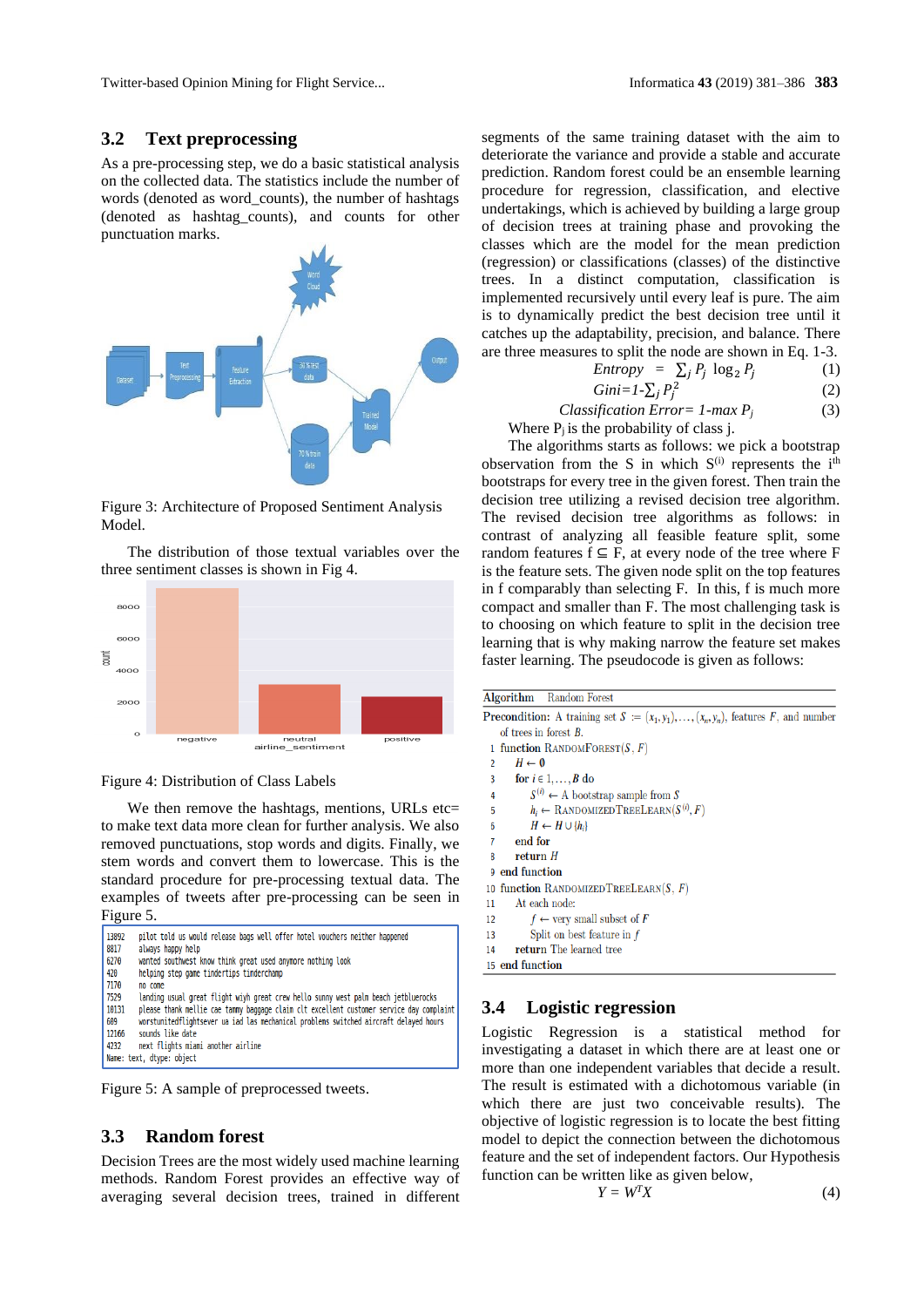A sigmoid function is implemented across the notable hypothesis function to keep into the range of (0, 1). The sigmoid function can be described as,

$$
sg(y) = 1/(1 + e^{-y})
$$
 (5)  
So our new hypothesis is

$$
sg(y) = sg(W^T X) = 1/(1 + e^{-WTX})
$$
(6)

#### *Boundary Estimation:*

Our new hypothesis function provides us the values in between 0 and 1so it can be clarified probability of y would be 1 for given X and this can be written in this form,

# $sg(y) = P(y = 1/x, W)$  (7)

#### *Cost Function:*

Taking a square error function does not work from the transformed hypothesis function so we make a new form of cost function which is as follows:

*E*(sg( *W*, x),  $y$ ) =  $-log(1-sg(W, x))$  *if*  $y = 0$ 

$$
E(sg(W, x), y) = -log(sg(W, x)) \text{ if } y = 1
$$

Therefore, the mean of cost function will be as follows,

$$
H(W) = \frac{1}{m} \sum_{i=1}^{m} E(sg(W, x i), yi)
$$
 (8)

# *Parameter Estimation:*

We utilize an iterative approach known as Gradient Descent to enhance the parameters across every step and reduce the cost function to the most feasible value. Gradient Descent requires a convex cost function to avoid getting stuck in a local minimum at the optimization stage. We begin with irregular parameter values and update their values at every stage to reduce the cost function to some extent until we reach the lowest point or equivalently there are not any changes to the value of the target function. The gradient descent step is as follows,

$$
\beta_{(i+1)} = \beta_i - p \frac{\delta H(W)}{\delta \beta i}
$$
 (9)

For every  $i = 1, 2, 3, \ldots$ , n and p is the learning rate controlling the speed that it moves across the slope on the curve to reduce the cost function.

Above process can be shown in the pseudocode for logistic regression with L1 regularization. The procedure starts with providing input dataset D with corresponding labels and iteration numbers. In this,  $w<sub>h</sub>$  is the temporary variable. Our algorithm start working as mentioned in the pseudocode.

#### **3.5 Evaluation metric**

In order to measure the accuracy of classification [13], we used different parameters such as Recall, Precision, and Fmeasure [12]. Recall can be regarded as the measure of completeness whereas Precision can be seen as a measure of exactness. Formally, precision can be defined as the ratio of correctly classified instances of one class and a total number of instances classified in the same class, whereas recall is the ratio of correctly classified instances of one class and overall instances of the same class. Both precision and Recall can be calculated using the confusion matrix. Confusion matrix represents the number of correctly classified and incorrectly classified instances of all classes. Using the confusion matrix, all performance evaluation measures can be calculated. For a twitter dataset with a binary classification problem, if the total

| Algorithm                                                 | Logistic Regression with L1 regularization                      |  |  |  |
|-----------------------------------------------------------|-----------------------------------------------------------------|--|--|--|
| 1: procedure STOCHASTICGRADIENTDESCENT(D, Labels, Iter)   |                                                                 |  |  |  |
| <b>Input:</b> Dataset D, Labels of Dataset, Iteration num |                                                                 |  |  |  |
|                                                           | <b>Output:</b> optimal weight of logistic regression            |  |  |  |
| 2:                                                        | $w \leftarrow [1, 1, , 1]$                                      |  |  |  |
| 3 <sub>i</sub>                                            | Initialize $q_i$ with zero for all i                            |  |  |  |
| 4:                                                        | for $k = 1 \rightarrow$ <i>I</i> ter do                         |  |  |  |
| 5:                                                        | $chooseData = D$                                                |  |  |  |
| 6:                                                        | for $i = 1 \rightarrow m$ do                                    |  |  |  |
| 7:                                                        | $\gamma \leftarrow$ Learning Rate                               |  |  |  |
| 8:                                                        | $\lambda \leftarrow Regularization$ Lambda                      |  |  |  |
| 9:                                                        | $u = u + \gamma \lambda$                                        |  |  |  |
| 10:                                                       | Select a index of chooseData <i>idx</i> randomly                |  |  |  |
| 11:                                                       | $x \leftarrow chooseData_idx$                                   |  |  |  |
| 12:                                                       | del chooseData[idx]                                             |  |  |  |
| 13:                                                       | for $i \in features in sample x$ do                             |  |  |  |
| 14:                                                       | $w_i = w_i - \gamma \frac{\partial loss(w, x_i)}{\partial w_i}$ |  |  |  |
| 15 <sub>1</sub>                                           | $wh \leftarrow w$                                               |  |  |  |
| 16:                                                       | if $w_i > 0$ then                                               |  |  |  |
| 17:                                                       | $w_i \leftarrow \max(0, w_i - (u + q_i))$                       |  |  |  |
| 18:                                                       | else if $w_i < 0$ then                                          |  |  |  |
| 19:                                                       | $w_i \leftarrow \min(0, w_i + (u - q_i))$                       |  |  |  |
| 20:                                                       | end if                                                          |  |  |  |
| 21:                                                       | $q_i \leftarrow q_i + (w_i - wh)$                               |  |  |  |
| 22:                                                       | end for                                                         |  |  |  |
| 23:                                                       | end for                                                         |  |  |  |
| 24:                                                       | end for                                                         |  |  |  |

600 tweets are classified to one class, among which 500 of them are correctly classified, and the total number of tweets in this class are 700. Then, the precision of the classifier is 500/600= 83.3%, and the recall of the classifier is 500/700=71.4%. The Recall and Precision are integrated to develop a new measure known as F-measure or F-score. The formula to calculate F-measure is given in Equation 12.

$$
Precision = \frac{TP}{TP + FP}
$$
 (10)

$$
Recall = \frac{TP}{TP + FN}
$$
 (11)

$$
F-measure = 2(\frac{Precision*Recall}{Precision+Recall})
$$
 (12)

Where TP is True Positive, TN is True Negative, FN is False Negative and FP is False Positive.

## **4 Experiments**

#### **4.1 Data preparation**

In this study, we experiment on the US Airlines 2016, which contains 14500 passenger tweets. Since the number of original features is too large, we manually select the textual based features, because are easily accessed by passengers. As can be seen from Figure 6, the class labels are highly unbalanced. The dataset is available for public use [14]. After the preprocessing step, we identified the top 30 frequent words in the dataset, which is shown in Figure 6.

#### **4.2 Experimental analysis**

For further evaluation, it is necessary to have test data that could be helpful to evaluate several measures of our model. Data was divided into 70 percent train and 30 percent test set Text count variable has been combined with cleaned data to create a data frame.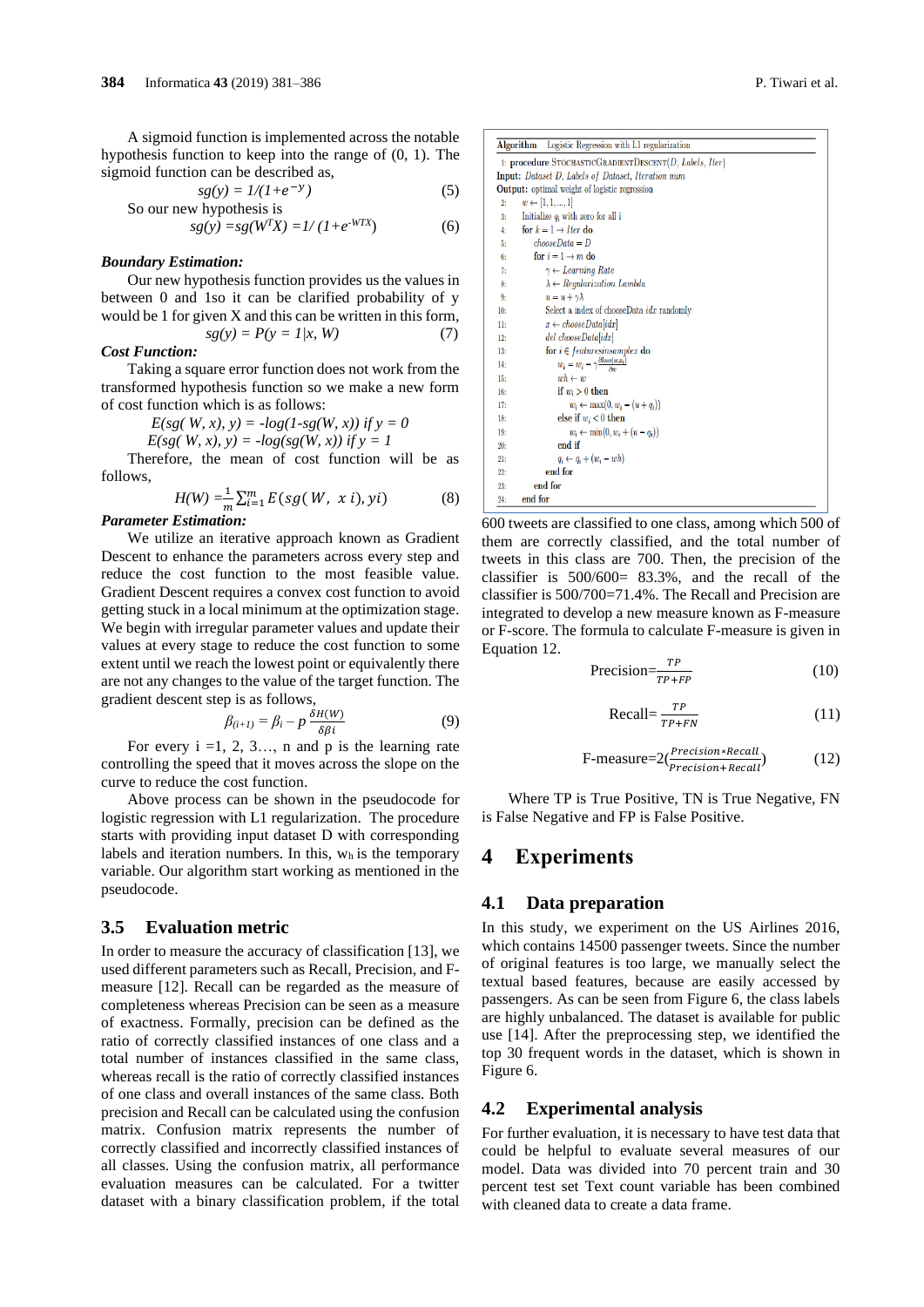

Figure 6: Top 30 most frequent words.



Figure 7: Distribution of Text Variables.

For opting better parameters, it is needed to assess on a different validation from training. By utilizing just a single validation set one might not deliver reliable validation result. To get a more precise estimation, crossvalidation is performed.

In this study, we conduct k-fold validation on the data at hand and utilize GridSearchCV to search for the bestperformed parameter combination. We select precision as the metric for optimization for both logistic regression and Random Forest classifiers. In order for bag-of-word features to be properly fed into classifiers, we use CountVectorizer to transform words into vectors. The word cloud in Figure 10 gives a decent visual depiction of the word recurrence for each kind of opinion, in which the left one corresponds to the positive opinion and the right one the negative. The span of the word relates to its recurrence across all tweets.

This figure gives us a rough idea of what passengers are discussing. For instance, for negative opinion, passengers appear to gripe about delayed of flight, cancellation of flights, the low-quality of the flight service, the hours holding up and etc. Be that as it may, for positive opinion, passengers are thankful and they discuss extraordinary administration/flight. A cloud of the word has been mentioned in Figure 10 to visualize those positive and negative tweets more properly.

Several other approaches have been used but Logistic Regression and Random Forest gave better result on train and test dataset. The main advantage of using Random Forest for text classification is that it ensemble multiple and different kinds of decision trees and utilize an assortment of the different trees to improve the result of the model.

#### **4.3 Results and discussion**

Our proposed model provided this result on the test dataset. As it can be seen that in the case of positive, negative or neutral categories, our proposed model can classify with high precision, recall and f-measures. After applying logistic regression and random forest on the dataset, the performance values are recorded in table 1 and table 2.

As from above tables, it can be seen that both classifiers performed very well, but Random Forest works better as compared to logistic regression, with a consistent higher value in Precision, Recall, and F-score than logistic regression. The 82 % accuracy value on the test data is superior to our predefined target, which is to the maximum value we can achieve by setting the prediction labels for all samples to be the dominant class. The precision is also high for all the three classes and the recall rate is relatively low for the neutral classes.

For better illustrating the effectiveness of our proposed models, we also present examples of some negative and positive tweets classified by our proposed approaches.

Model-predicted accurately like Negative, Negative in the first column and Positive, Positive for the second column based on the test set.

| Sentiment<br>Class | Precision | Recall | F <sub>1</sub> -Score |
|--------------------|-----------|--------|-----------------------|
| Positive           | 0.80      | 0.74   | 0.77                  |
| Negative           | 0.73      | 0.53   | 0.62                  |
| Neutral            | 0.83      | 0.93   | 0.88                  |

Table 1: Evaluation Metric of Logistic Regression.

| Sentiment<br>Class | Precision | Recall | F <sub>1</sub> -Score |
|--------------------|-----------|--------|-----------------------|
| Positive           | 0.82      | 0.74   | 0.78                  |
| Negative           | 0.75      | 0.60   | 0.65                  |
| Neutral            | ገ ጸ4      | 0.95   | ) ዓበ                  |

Table 2: Evaluation Metric of Random Forest.